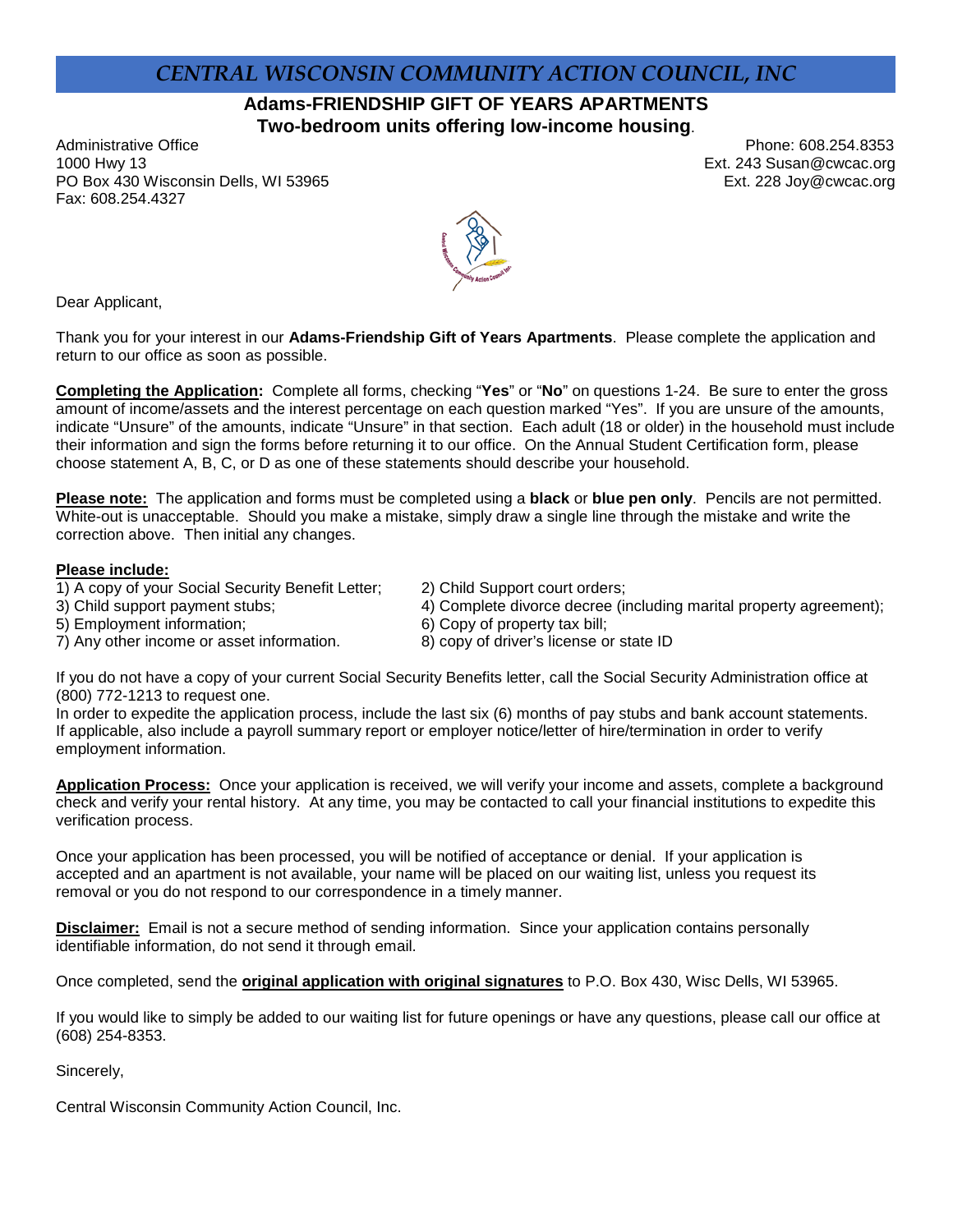**ADAMS-FRIENDSHIP GIFT OF YEARS APARTMENTS**

*Two bedroom units offering low-income housing.*

**Primary Applicant:** 

| r mnary Applicant.                                                                                                                  |                                                                                                                |       |
|-------------------------------------------------------------------------------------------------------------------------------------|----------------------------------------------------------------------------------------------------------------|-------|
|                                                                                                                                     | Male Female   Other                                                                                            |       |
| Date of Birth:                                                                                                                      | Social Security Number: Social Security Number:                                                                |       |
| <b>Marital Status:</b>                                                                                                              | Single (Never married)     Engaged     Married   Divorced   Separated<br>Widowed,                              | date: |
| Other name(s) by which I have been known:                                                                                           |                                                                                                                |       |
|                                                                                                                                     | Other state(s) in which I have resided during the last 7 years (e.g. Michigan 2015-2019): [169] Charlotter Man |       |
|                                                                                                                                     |                                                                                                                |       |
|                                                                                                                                     |                                                                                                                |       |
| <b>Secondary Applicant:</b>                                                                                                         |                                                                                                                |       |
| Name:<br><u> 1989 - Johann Stein, mars an deus Amerikaansk kommunister (</u>                                                        | $\Box$ Male $\Box$ Female $\Box$ Other                                                                         |       |
| Date of Birth:<br><u> 1980 - Andrea Station Books, amerikansk politiker (</u>                                                       | Social Security Number: Social Security Number:                                                                |       |
| <b>Marital Status:</b>                                                                                                              | Single (Never married)   Engaged   Married   Divorced   Separated  <br>Widowed,                                | date: |
| Other name(s) by which I have been known:                                                                                           |                                                                                                                |       |
|                                                                                                                                     | Other state(s) in which I have resided during the last 7 years (e.g. Michigan 2015-2019):                      |       |
|                                                                                                                                     |                                                                                                                |       |
|                                                                                                                                     |                                                                                                                |       |
|                                                                                                                                     |                                                                                                                |       |
| Telephone #: _________________________________                                                                                      | Cell Phone #:<br><u> 1989 - Andrea Station Books, amerikansk politik (</u>                                     |       |
| Email:<br><u> 1989 - Johann Stein, mars an deutscher Stein und der Stein und der Stein und der Stein und der Stein und der</u>      |                                                                                                                |       |
| <b>Current Physical Address:</b><br><b>Street Address</b>                                                                           | City<br>State                                                                                                  | Zip   |
|                                                                                                                                     |                                                                                                                |       |
| Do you own this property?<br><b>Yes</b><br><b>No</b>                                                                                |                                                                                                                |       |
| If No, list name, address and telephone of Owner or Manager:                                                                        |                                                                                                                |       |
|                                                                                                                                     |                                                                                                                |       |
| <b>Mailing Address:</b><br><b>Street Address</b>                                                                                    |                                                                                                                |       |
| (If Different)                                                                                                                      | City<br>State                                                                                                  | Zip   |
| <b>Former Addresses:</b> List below any former rental addresses within the past 10 years.<br>Attach additional sheet, if necessary. |                                                                                                                |       |
| <b>Rental Addresses:</b>                                                                                                            | Name, Address & Telephone of Owner or Manager:                                                                 |       |
|                                                                                                                                     |                                                                                                                |       |
|                                                                                                                                     |                                                                                                                |       |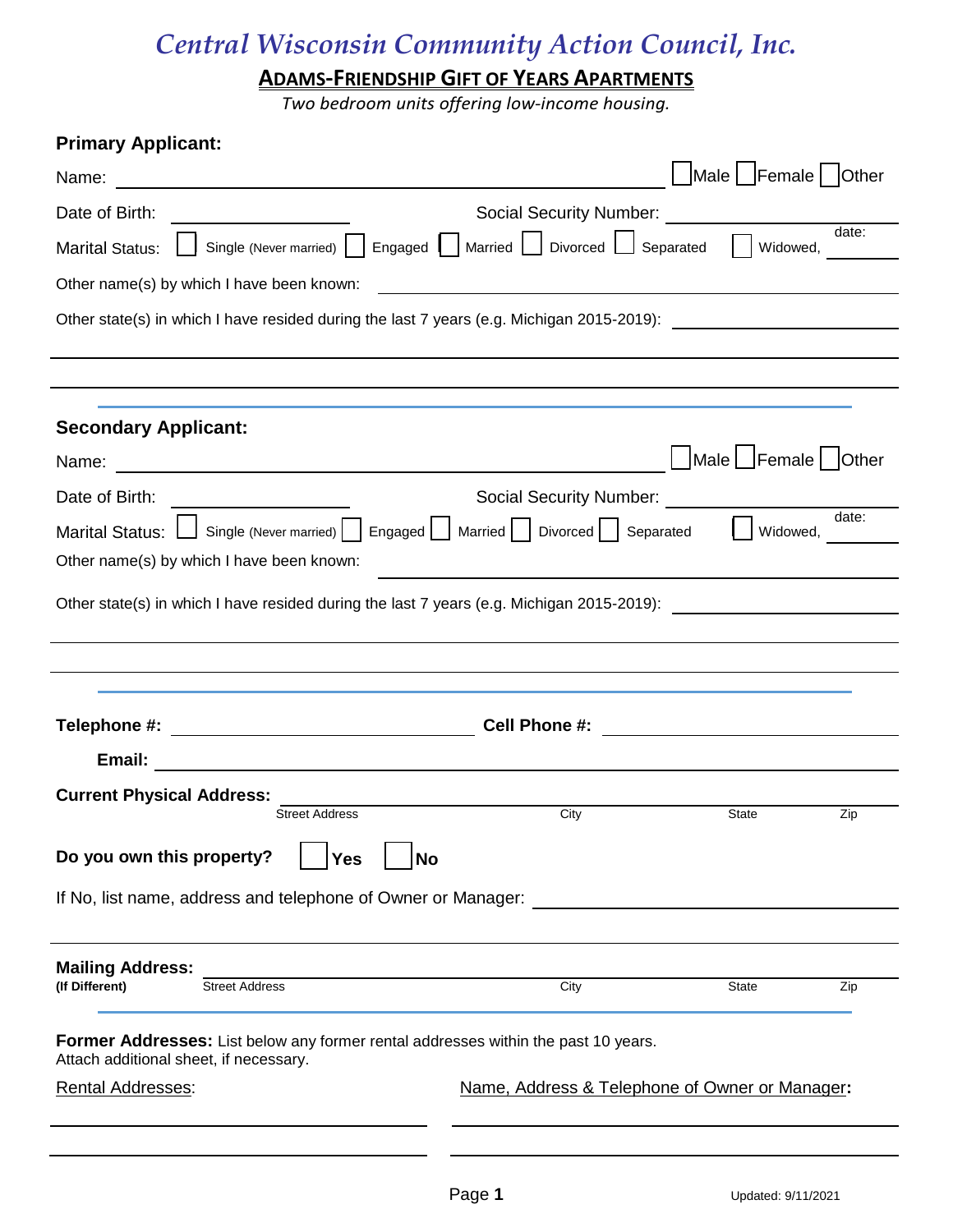# **Other Household Members (Attach an additional sheet, if necessary.)**

| Gender<br>Circle one.                                                                                                                                                                                  | <b>Last Name</b>                                                                                 | First Name &<br><b>Middle Initial</b> | <b>Relation to</b><br><b>Head of Household</b> | Date of<br><b>Birth</b> | <b>Social Security or</b><br>Alien Reg. #                                                                             | <b>Marital</b><br><b>Status</b> |
|--------------------------------------------------------------------------------------------------------------------------------------------------------------------------------------------------------|--------------------------------------------------------------------------------------------------|---------------------------------------|------------------------------------------------|-------------------------|-----------------------------------------------------------------------------------------------------------------------|---------------------------------|
| M  F                                                                                                                                                                                                   |                                                                                                  |                                       |                                                |                         |                                                                                                                       |                                 |
| M F                                                                                                                                                                                                    |                                                                                                  |                                       |                                                |                         |                                                                                                                       |                                 |
| M F                                                                                                                                                                                                    |                                                                                                  |                                       |                                                |                         |                                                                                                                       |                                 |
| M F                                                                                                                                                                                                    |                                                                                                  |                                       |                                                |                         |                                                                                                                       |                                 |
| M F                                                                                                                                                                                                    |                                                                                                  |                                       |                                                |                         |                                                                                                                       |                                 |
| $M$ F                                                                                                                                                                                                  |                                                                                                  |                                       |                                                |                         |                                                                                                                       |                                 |
|                                                                                                                                                                                                        |                                                                                                  |                                       |                                                |                         | Do you expect any changes to the household in the next 6 to 12 months? $\bigsqcup$ Yes $\bigsqcup$ No                 |                                 |
|                                                                                                                                                                                                        | If yes, what changes?                                                                            |                                       |                                                |                         |                                                                                                                       |                                 |
|                                                                                                                                                                                                        |                                                                                                  |                                       |                                                |                         |                                                                                                                       |                                 |
|                                                                                                                                                                                                        |                                                                                                  |                                       |                                                |                         | Will you have 50% or more physical custody of any minor members of the household? Ves                                 |                                 |
|                                                                                                                                                                                                        |                                                                                                  |                                       |                                                |                         |                                                                                                                       |                                 |
|                                                                                                                                                                                                        | <b>Emergency Contact:</b> (The person to be notified in case of emergency.)                      |                                       |                                                |                         |                                                                                                                       |                                 |
|                                                                                                                                                                                                        |                                                                                                  |                                       |                                                |                         | Phone: ________________                                                                                               |                                 |
|                                                                                                                                                                                                        |                                                                                                  |                                       |                                                |                         |                                                                                                                       |                                 |
|                                                                                                                                                                                                        | <b>Street Address</b>                                                                            |                                       | City                                           |                         | State                                                                                                                 | Zip                             |
|                                                                                                                                                                                                        |                                                                                                  |                                       |                                                |                         | Create a password to share with your emergency contact.                                                               |                                 |
|                                                                                                                                                                                                        | May we contact this person regarding financial and rental issues? $\bigsqcup$ Yes $\bigsqcup$ No |                                       |                                                |                         |                                                                                                                       |                                 |
|                                                                                                                                                                                                        | Do you require any special accommodations? $\underline{\mathsf{I}}$                              |                                       | J y <sub>es</sub> l                            | <b>No</b>               |                                                                                                                       |                                 |
|                                                                                                                                                                                                        |                                                                                                  |                                       |                                                |                         |                                                                                                                       |                                 |
|                                                                                                                                                                                                        |                                                                                                  |                                       |                                                |                         |                                                                                                                       |                                 |
|                                                                                                                                                                                                        |                                                                                                  |                                       |                                                |                         |                                                                                                                       |                                 |
|                                                                                                                                                                                                        |                                                                                                  |                                       |                                                |                         | Additional Questions: All questions below must be answered "Yes" or "No", with additional details provided if needed. |                                 |
| Have you or anyone else in your household ever been convicted of a felony? $\boxed{\phantom{a}}$ Yes $\phantom{a}$<br>No.                                                                              |                                                                                                  |                                       |                                                |                         |                                                                                                                       |                                 |
|                                                                                                                                                                                                        |                                                                                                  |                                       |                                                |                         |                                                                                                                       |                                 |
| No Have you or anyone else in your household ever been evicted? $\Box$ Yes                                                                                                                             |                                                                                                  |                                       |                                                |                         |                                                                                                                       |                                 |
|                                                                                                                                                                                                        |                                                                                                  |                                       |                                                |                         |                                                                                                                       |                                 |
| Do you or anyone else in your household smoke cigarettes or cigars? $\Box$ Yes $\Box$                                                                                                                  |                                                                                                  |                                       |                                                |                         |                                                                                                                       |                                 |
| All of our apartments are non-smoking units. You must go off-site to smoke. If you do not agree to this, your<br>application will be denied. Do you agree to this smoking policy? $\Box$ Yes $\Box$ No |                                                                                                  |                                       |                                                |                         |                                                                                                                       |                                 |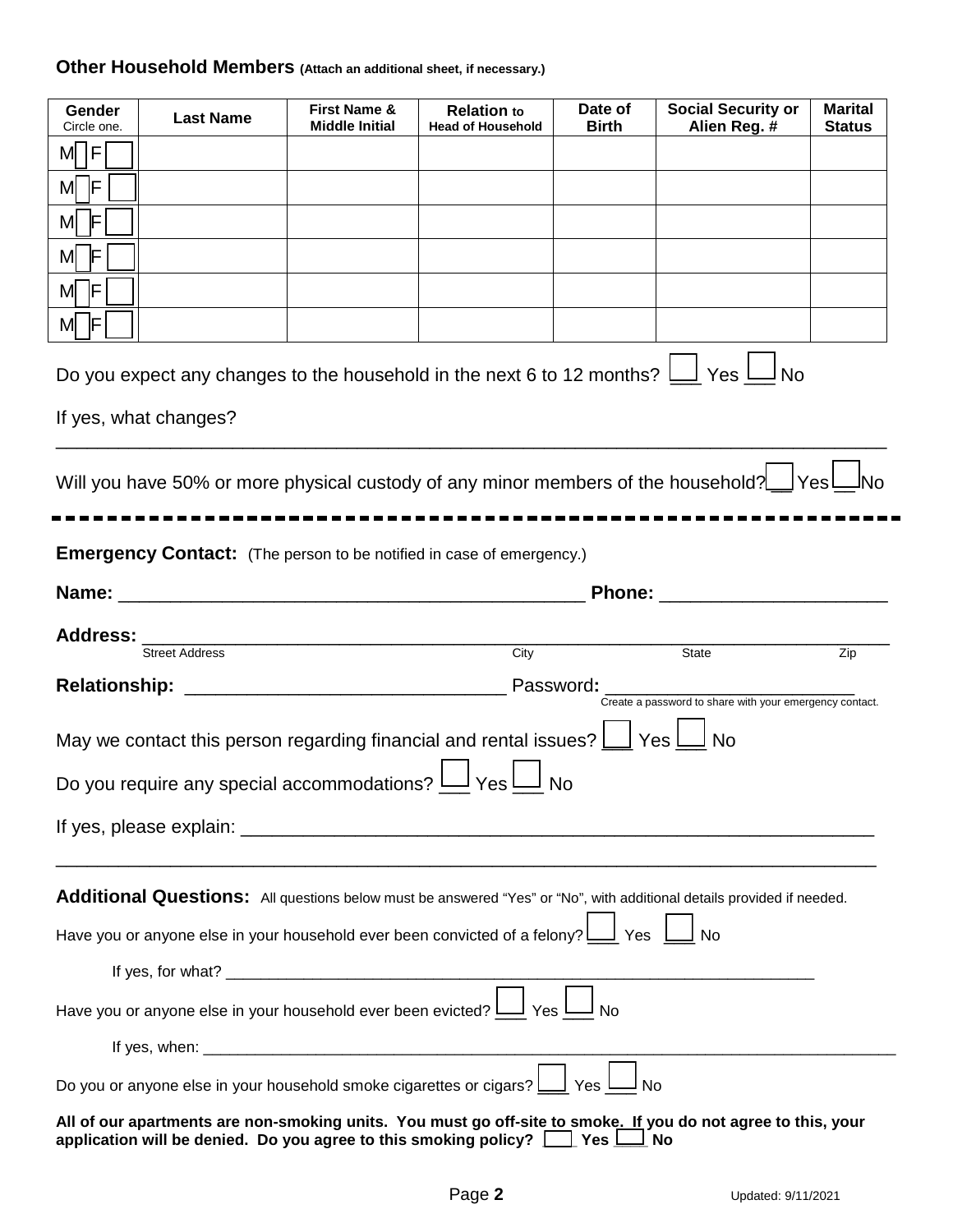**Income Information:** Identify each source and amount of income currently received by the household or that is anticipated to be received in the next 12 months. **Answer all 24 items by checking Yes or No**.

| Yes or No    |                       | <b>Source</b>                                                                                                                                                                                                                           | <b>Monthly Gross Income</b><br>or Benefit Amount         |
|--------------|-----------------------|-----------------------------------------------------------------------------------------------------------------------------------------------------------------------------------------------------------------------------------------|----------------------------------------------------------|
| 1            | Yes<br>No             | <b>Employment:</b> receiving wages, salary, overtime pay, commissions, fees,<br>tip, bonuses, and/or other compensations. Name of Employer(s):                                                                                          | \$                                                       |
|              |                       |                                                                                                                                                                                                                                         | $\frac{1}{2}$                                            |
|              | Yes                   | Self-employment: Attach Schedule C, Form 1040 and most current tax returns.<br>List nature(s) of self-employment:                                                                                                                       |                                                          |
| $\mathbf{2}$ | No                    |                                                                                                                                                                                                                                         | \$                                                       |
|              |                       |                                                                                                                                                                                                                                         | $\frac{1}{2}$                                            |
|              | Yes                   | Social Security payments: including Social Security benefits, Supplemental Security<br>Income (SSI), Disability benefits, Death benefits, and unearned income from family members<br>ages 17 & under. List recipients(s) and source(s): |                                                          |
| 3            | No                    |                                                                                                                                                                                                                                         | \$<br>the contract of the contract of the contract of    |
|              |                       |                                                                                                                                                                                                                                         | $\textcircled{S}$ and $\textcircled{S}$<br>$\frac{1}{2}$ |
|              |                       |                                                                                                                                                                                                                                         |                                                          |
| 4            | Yes<br>No             | Unemployment benefits and/or Worker's Compensation                                                                                                                                                                                      | $\mathfrak{S}$                                           |
| 5            | Yes<br><b>No</b>      | Veteran's Administration, GI Bill, or National Guard/Military<br>Benefits/Income                                                                                                                                                        | \$                                                       |
|              | Yes                   | Payments from trusts, annuities, inheritance, retirement funds, pensions,<br>insurance policies, and/or lottery winnings. List sources:                                                                                                 |                                                          |
| 6            | No                    |                                                                                                                                                                                                                                         | \$                                                       |
|              |                       |                                                                                                                                                                                                                                         |                                                          |
| 7            | Yes<br>No             | Alimony/spousal maintenance payments.                                                                                                                                                                                                   | \$                                                       |
| 8            | Yes<br>N <sub>o</sub> | Income from real or personal property.                                                                                                                                                                                                  | \$                                                       |
|              | Yes                   | I am entitled to receive Child Support payments.<br>If yes, attach a copy of the Child Support Order and answer the following:                                                                                                          |                                                          |
| 9            |                       |                                                                                                                                                                                                                                         | $\frac{1}{2}$                                            |
|              | No                    |                                                                                                                                                                                                                                         |                                                          |
|              | Yes                   | Public Assistance (Examples: TANF, AFDC, W2, Section 8 voucher)<br>If yes, List Sources:                                                                                                                                                |                                                          |
| 10           | No                    |                                                                                                                                                                                                                                         | $\frac{1}{2}$                                            |
|              |                       |                                                                                                                                                                                                                                         | $\frac{1}{2}$                                            |
| 11           | Yes<br>No             | Cash contributions of gifts on an ongoing basis from persons not living in the unit,<br>including rent or utility payments.                                                                                                             | $\frac{1}{2}$                                            |
| 12           | Yes                   | Income from a source other than those listed above. If yes, list source(s):                                                                                                                                                             | $\frac{1}{2}$                                            |
|              | No                    |                                                                                                                                                                                                                                         |                                                          |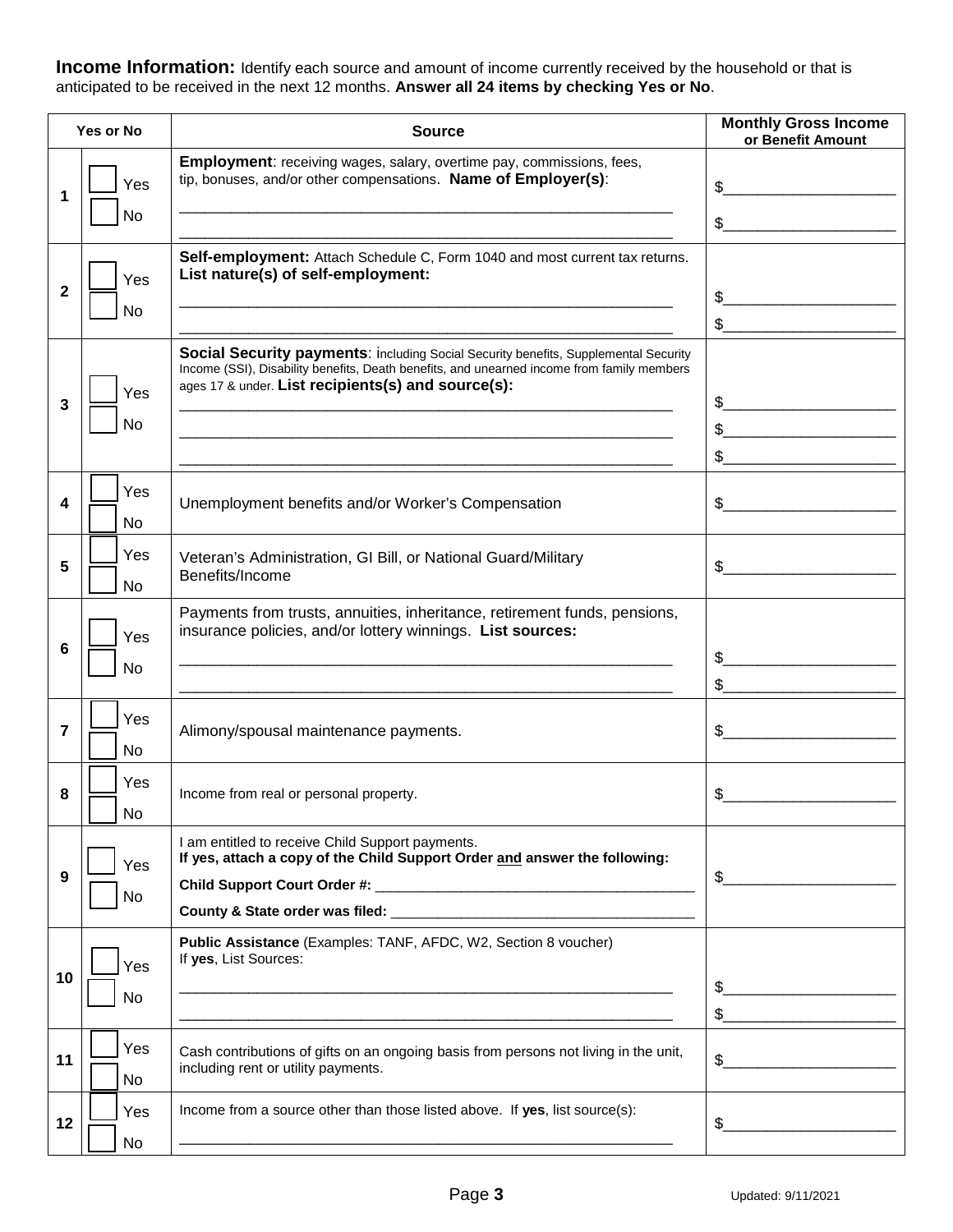#### **Asset Information:** Identify each asset, its value, and interest rate currently held by the household. **Answer every question "Yes" or No" and provide the additional information, noting "Unsure" if you do not know the additional details. Attach an additional sheet, if necessary.**

| Yes or No |           | <b>Source</b>                                                                | <b>Cash Value/</b><br><b>Balance</b> | <b>Interest</b><br>Rate |
|-----------|-----------|------------------------------------------------------------------------------|--------------------------------------|-------------------------|
|           |           | Checking account(s): If yes, list bank(s):                                   |                                      |                         |
| 13        | Yes       |                                                                              | \$                                   | $\%$                    |
|           | No        |                                                                              | $\mathbb{S}$                         | $\frac{0}{0}$           |
|           |           | Savings account(s): If yes, list bank(s):                                    |                                      |                         |
| 14        | Yes       |                                                                              | \$                                   | $\%$                    |
|           | No        |                                                                              | $\frac{1}{2}$                        | $\%$                    |
|           |           | Certificate of Deposit (CD) or Money Market account(s)                       |                                      |                         |
|           | Yes       | If yes, list source(s)/bank(s):                                              | $\mathsf{\$}$                        | $\%$                    |
| 15        | No        |                                                                              | $\mathbb{S}$                         | $\%$                    |
|           |           |                                                                              | $\mathsf{\$}$                        | $\%$                    |
|           |           | IRA/Lump Sum Pension/Retirement/Keogh/401(K) accounts(s), etc.               |                                      |                         |
|           | Yes       | If yes, list source(s)/bank(s):                                              |                                      |                         |
| 16        | No        |                                                                              | \$                                   | $\%$                    |
|           |           |                                                                              | \$                                   | $\%$                    |
|           |           | Life insurance policy. If yes, how many:                                     |                                      |                         |
| 17        | Yes       | If yes, list source(s)/bank(s):                                              |                                      |                         |
|           | <b>No</b> |                                                                              | \$                                   | $\%$<br>$\%$            |
|           |           |                                                                              | $\frac{1}{2}$                        |                         |
|           | Yes       | Revocable, irrevocable and/or Funeral Trust(s)                               |                                      |                         |
| 18        | No        |                                                                              | \$                                   | $\%$                    |
|           |           |                                                                              | \$                                   | $\%$                    |
|           | Yes       | Stocks. If yes, list source(s)/bank(s):                                      |                                      |                         |
| 19        |           |                                                                              | \$                                   | $\%$                    |
|           | No        |                                                                              | $\frac{1}{2}$                        | $\%$                    |
|           |           | Bonds and/or treasury bills. Attach a copy of each bond/treasury bill.       |                                      |                         |
| 20        | Yes       | If yes, list source(s)/bank(s):                                              |                                      |                         |
|           | No        |                                                                              | \$                                   | $\%$                    |
|           |           |                                                                              | $\frac{1}{2}$                        | $\frac{0}{2}$           |
| 21        | Yes       | More than \$1,000 cash on hand (that cannot be verified through a financial  | \$                                   | $\%$                    |
|           | No        | institution.                                                                 |                                      |                         |
|           |           | Items held as an investment (e.g. antique car, coin collection, safe deposit |                                      |                         |
| 22        | Yes       | box contents, etc.) If yes, list source(s)/bank(s)                           | \$                                   | $\frac{0}{2}$           |
|           | No        |                                                                              | \$                                   | $\frac{0}{2}$           |
|           |           |                                                                              |                                      |                         |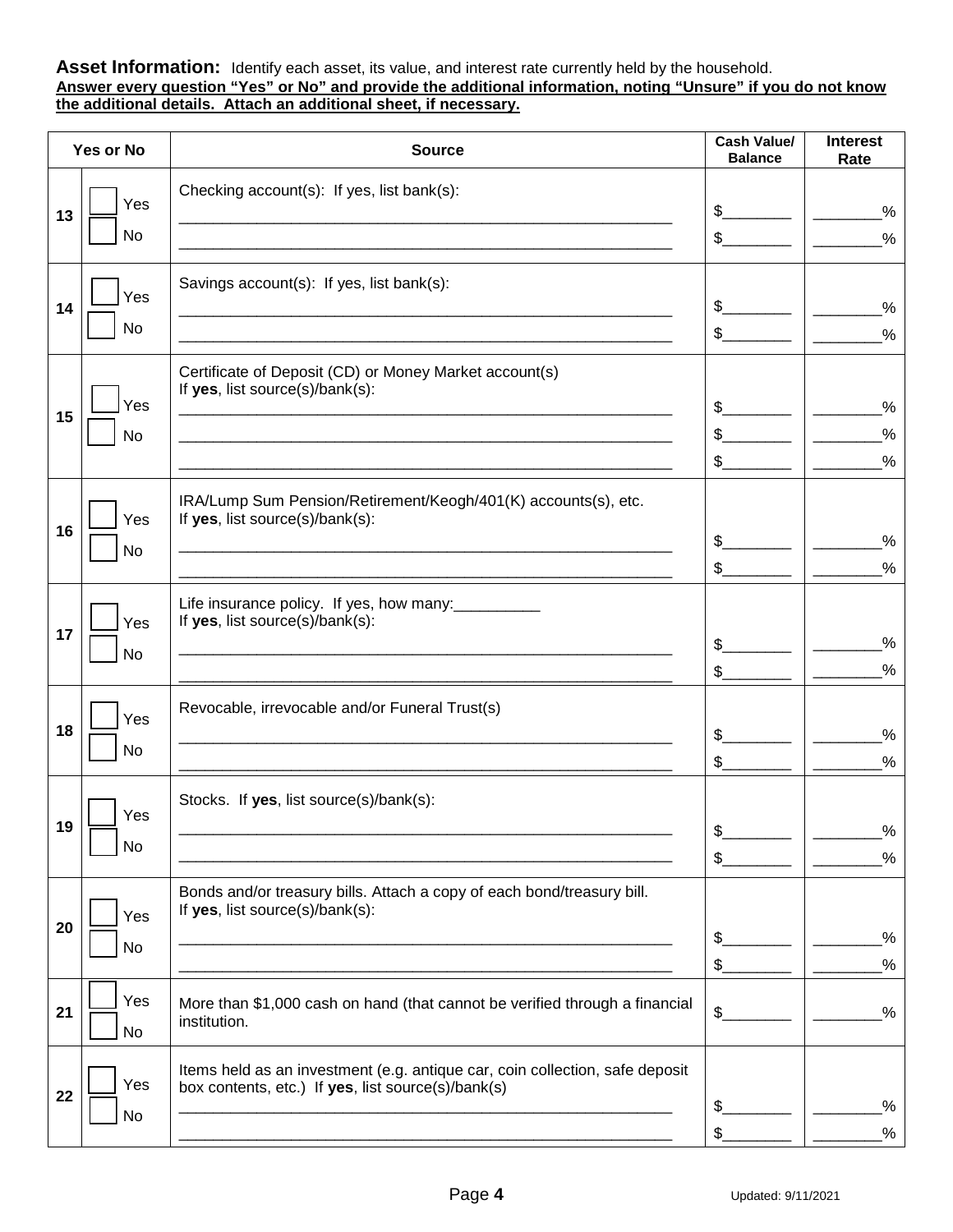| <b>Yes or No</b> |             | <b>Source</b>                                                                                                                                                                                                                                                                                                                                                                                                                                                                                                                                                                                                                                                                                                                                                                                                         | <b>Cash Value/</b><br><b>Balance</b> | <b>Interest</b><br>Rate |
|------------------|-------------|-----------------------------------------------------------------------------------------------------------------------------------------------------------------------------------------------------------------------------------------------------------------------------------------------------------------------------------------------------------------------------------------------------------------------------------------------------------------------------------------------------------------------------------------------------------------------------------------------------------------------------------------------------------------------------------------------------------------------------------------------------------------------------------------------------------------------|--------------------------------------|-------------------------|
| 23               | Yes.<br>No. | Have you ever owned a home, mobile home, and/or real estate?<br>If yes, how long ago?<br>If you sold the property within the last two years, provide the closing<br>statement of sale and property tax bill and write the amount of money<br>you received from the sale to the right.<br>If you still own the property and it is on the market with a buyer, provide<br>the offer to purchase document and property tax bill and write the<br>amount of current offer to the right.<br>If you still own the property and it is on the market with no buyer,<br>provide the listing contract and property tax bill and write the listing<br>price to the right.<br>If you still own the property and it is not on the market, provide the<br>property tax bill and write the estimated fair market value to the right. |                                      |                         |
| 24               | Yes<br>No   | Other assets than those listed above.<br>If yes, list the type of asset(s) and source(s):                                                                                                                                                                                                                                                                                                                                                                                                                                                                                                                                                                                                                                                                                                                             |                                      | %<br>$\%$               |

# **Divestiture of Assets**

Has your household disposed of any assets (sold and/or given away) over the last two years in excess of \$1,000?

# **Choose Statement 1 or Statement 2:**

1.  $\Box$  Under penalty of perjury, I certify that I/We have not sold or given away assets (including cash, real estate, etc.) for less than fair market value during the past two years.

# **If statement 1 is selected, skip questions a-f**.

2. \_\_\_\_\_ I/We have sold or given away assets (including cash, real estate, etc.) for less than fair market value during the past two years

\_\_\_\_\_\_\_\_\_\_\_\_\_\_\_\_\_\_\_\_\_\_\_\_\_\_\_\_\_\_\_\_\_\_\_\_\_\_\_\_\_\_\_\_\_\_\_\_\_\_\_\_\_\_\_\_\_\_\_\_\_\_\_\_\_\_\_\_\_\_\_\_\_\_\_\_\_\_

\_\_\_\_\_\_\_\_\_\_\_\_\_\_\_\_\_\_\_\_\_\_\_\_\_\_\_\_\_\_\_\_\_\_\_\_\_\_\_\_\_\_\_\_\_\_\_\_\_\_\_\_\_\_\_\_\_\_\_\_\_\_\_\_\_\_\_\_\_\_\_\_\_\_\_\_\_\_\_

\_\_\_\_\_\_\_\_\_\_\_\_\_\_\_\_\_\_\_\_\_\_\_\_\_\_\_\_\_\_\_\_\_\_\_\_\_\_\_\_\_\_\_\_\_\_\_\_\_\_\_\_\_\_\_\_\_\_\_\_\_\_\_\_\_\_\_\_\_\_\_\_\_\_\_\_\_\_\_ \_\_\_\_\_\_\_\_\_\_\_\_\_\_\_\_\_\_\_\_\_\_\_\_\_\_\_\_\_\_\_\_\_\_\_\_\_\_\_\_\_\_\_\_\_\_\_\_\_\_\_\_\_\_\_\_\_\_\_\_\_\_\_\_\_\_\_\_\_\_\_\_\_\_\_\_\_\_\_

# **If statement 2 is selected, complete questions a-f**.

a. Describe asset that was disposed of:

b. When was the asset disposed? \_\_\_\_\_\_\_\_\_\_\_\_\_\_\_\_\_\_\_\_\_\_\_\_\_\_\_\_\_\_\_\_\_\_\_\_\_\_\_\_\_\_\_\_\_\_\_\_\_\_\_\_\_

- c. What was the fair market value of this asset at the time of disposal? \_\_\_\_\_\_\_\_\_\_\_\_\_\_\_\_\_\_\_\_\_\_\_\_\_\_
- d. What was the gross amount received for this asset?
- e. How was the fair market value of this asset determined? Attach documentation.

## f. Any other details: \_\_\_\_\_\_\_\_\_\_\_\_\_\_\_\_\_\_\_\_\_\_\_\_\_\_\_\_\_\_\_\_\_\_\_\_\_\_\_\_\_\_\_\_\_\_\_\_\_\_\_\_\_\_\_\_\_\_\_\_\_\_\_\_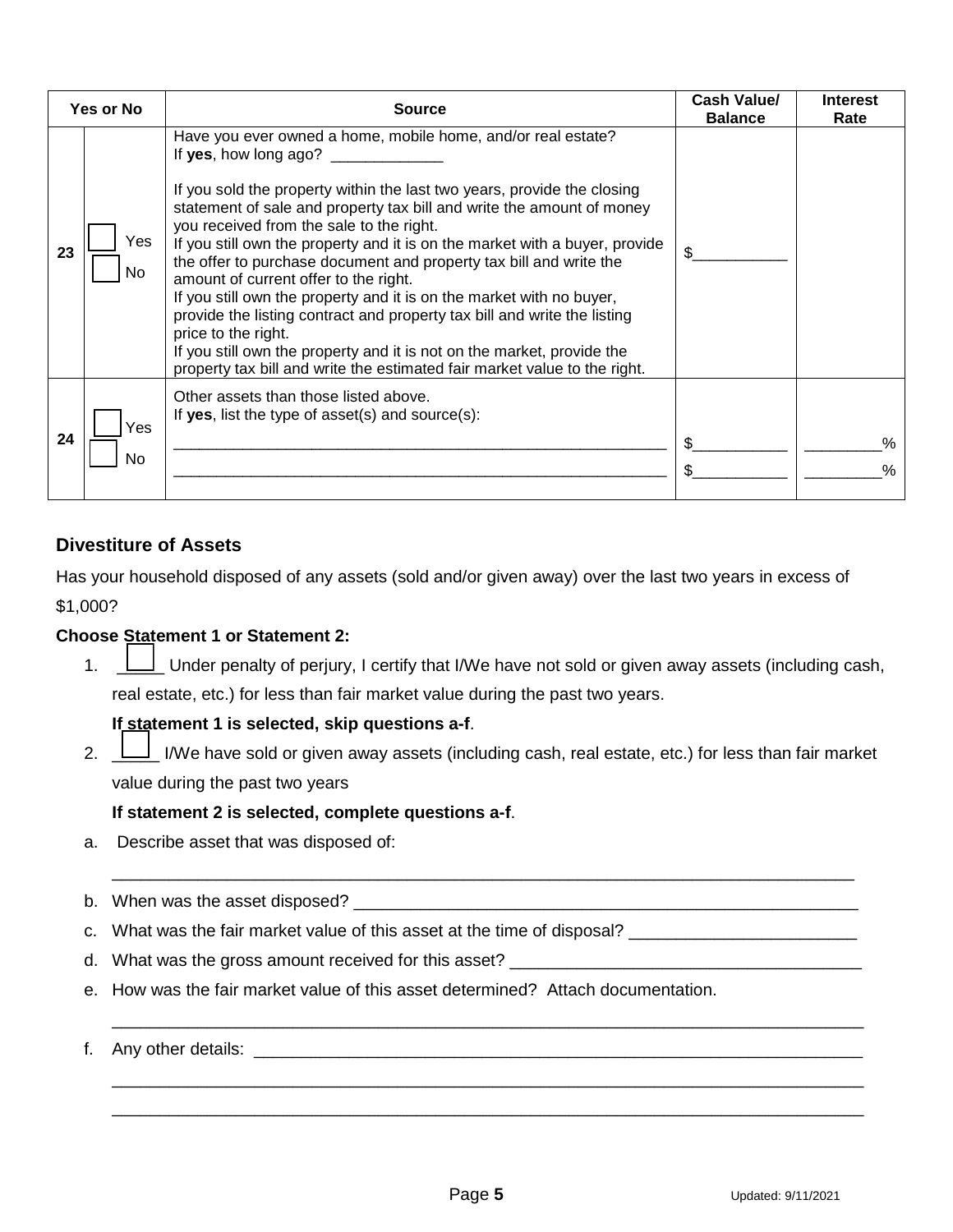# **Further Details Table:**

For every item check "Yes" under Income Information and Asset Information (pages 3-5), provide the following information.

| Item<br>$\pmb{\#}$ | Name of Household Member | Name of company, financial<br>institution or source of<br>income/asset | Mailing address, phone #, and fax<br>number of company/ financial<br>institution/ source |
|--------------------|--------------------------|------------------------------------------------------------------------|------------------------------------------------------------------------------------------|
|                    |                          |                                                                        |                                                                                          |
|                    |                          |                                                                        |                                                                                          |
|                    |                          |                                                                        |                                                                                          |
|                    |                          |                                                                        |                                                                                          |
|                    |                          |                                                                        |                                                                                          |
|                    |                          |                                                                        |                                                                                          |
|                    |                          |                                                                        |                                                                                          |
|                    |                          |                                                                        |                                                                                          |
|                    |                          |                                                                        |                                                                                          |
|                    |                          |                                                                        |                                                                                          |
|                    |                          |                                                                        |                                                                                          |
|                    |                          |                                                                        |                                                                                          |
|                    |                          |                                                                        |                                                                                          |
|                    |                          |                                                                        |                                                                                          |
|                    |                          |                                                                        |                                                                                          |
|                    |                          |                                                                        |                                                                                          |
|                    |                          |                                                                        |                                                                                          |
|                    |                          |                                                                        |                                                                                          |
|                    |                          |                                                                        |                                                                                          |
|                    |                          |                                                                        |                                                                                          |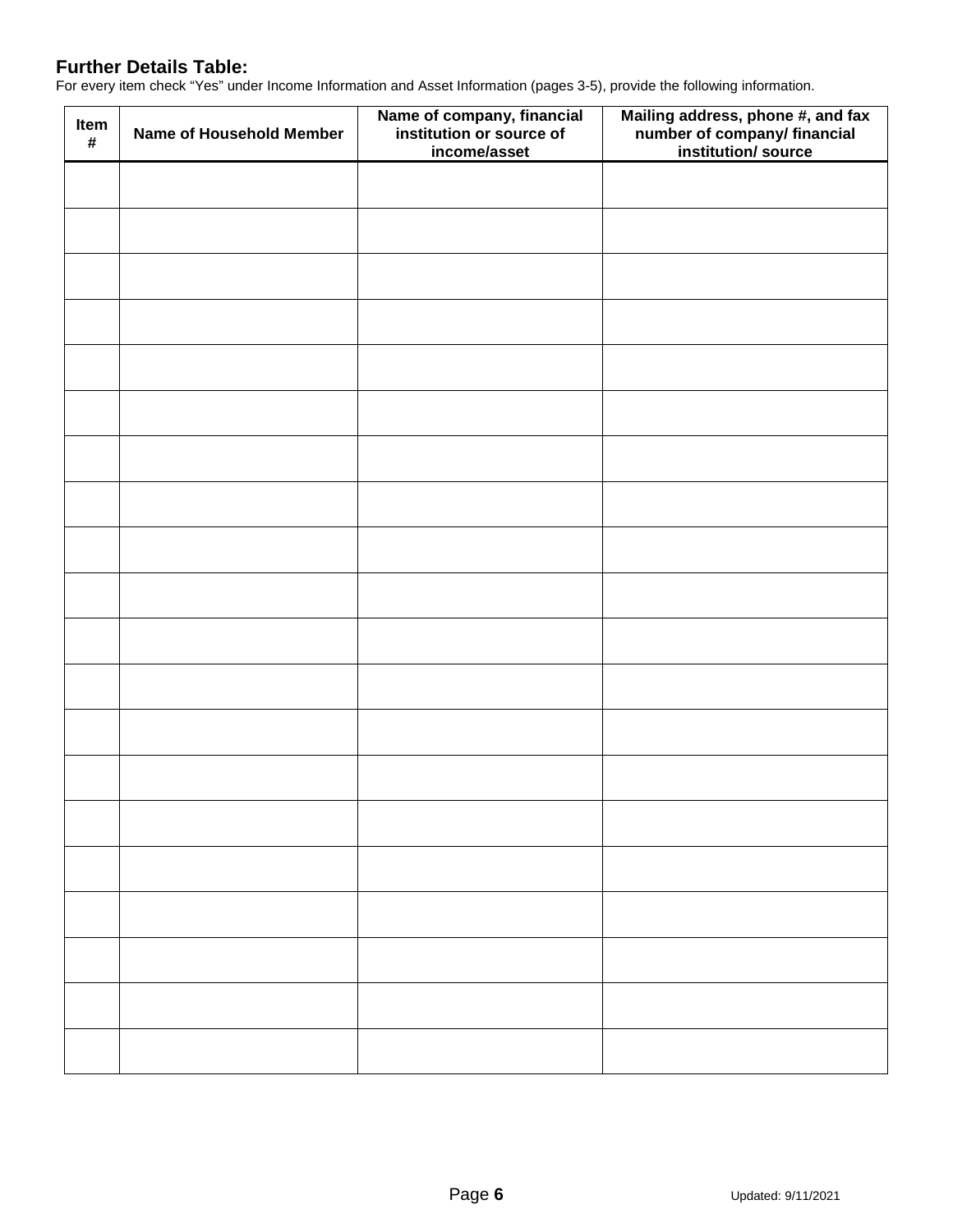Administrative Office 1000 Hwy 13 P. O. Box 430 Wisconsin Dells, WI 53965



Phone: 608.254.8353 Ext. 243 susan@cwcac.org Ext. 228 joy@cwcac.org Fax: 608.254.4327

# **Conflict of Interest Policy**

**Purpose:** The purpose of this policy is to help manage those situations where Conflicts of Interest arise within the HOME housing program governed by the State of Wisconsin. The goal of this policy is to ensure fair and equitable treatment for all program eligible participants.

**Application Requirements:** The Conflict of Interest provisions apply to anyone who participates in the rental housing decision-making process or who gains inside information with regard to housing activities. Such individuals are, but not necessarily limited to rental staff; CWCAC Board Members; members of their immediate families; and business associates of those listed above.

The requirements prohibit any such individuals from benefiting from their position personally, financially or through the receipt of special benefits other than payment of their salary and/or appropriate administrative expenses. This does not prevent staff, Board Members their family members, and/or business associates from receiving housing benefits for which they qualify as low-income individuals, if not in violation of State Laws.

**Conflict of Interest:** A Conflict of Interest may occur when an employee of CWCAC, a member of the CWCAC's Board of Directors, or an immediate relative of an employee or Board Member is selected to receive assistance through CWCAC's rental HOME programs.

# **Definitions:**

**"Immediate family"** is defined as a parent, spouse, child, sister, brother, mother-in-law, father-in-law, son-inlaw, daughter-in-law, brother-in-law, grandparents of the employee or his/her spouse, and grandchildren of the employee, or "foster" or "step" situations within these relationships.

**HUD Approval:** If the person receiving assistance is of low-income and they qualify for eligibility, admission and occupancy, only public disclosure and HUD notification is required per CFR 1000.30(b). An example of a situation requiring HUD approval for an exemption of the Conflict of Interest provision would be a housing assistance to a CWCAC staff member who meets the eligibility criteria of HOME.

# **Public Disclosure:**

CWCAC shall make public disclosure of the nature of assistance to be provided and the specific bases for selection of that person. A copy of the disclosure shall be provided to the Division of Housing for approval before assistance is provided.

# **Previously Admitted Recipients:**

Recipients should identify any Conflict of Interest for participants previously admitted that have not been properly reported. The necessary action should immediately be taken to make these Conflicts of Interest public and report them to the State.

**By signing this document, I hereby certify that to my knowledge there exists no Conflict of Interest, as defined above, between myself or anyone in my household and CWCAC.**

\_\_\_\_\_\_\_\_\_\_\_\_\_\_\_\_\_\_\_\_\_\_\_\_\_\_\_\_\_\_\_\_\_\_\_\_\_\_\_\_\_\_\_\_\_\_\_\_\_\_ \_\_\_\_\_\_\_\_\_\_\_\_\_\_\_\_\_

Signature Date Date Date Date Date Date Date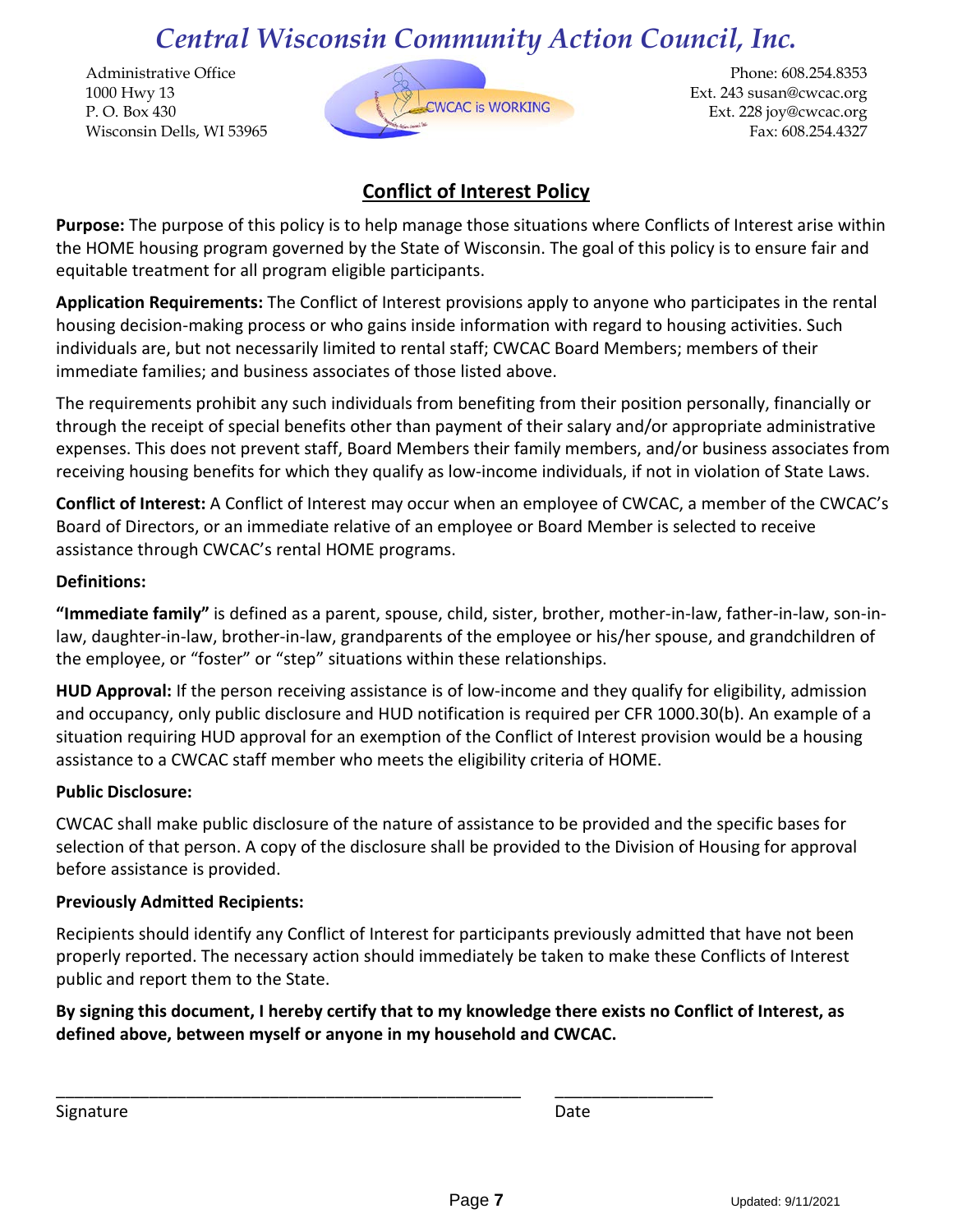Administrative Office 1000 Hwy 13 P. O. Box 430 Wisconsin Dells, WI 53965



Phone: 608.254.8353 Ext. 243 susan@cwcac.org Ext. 228 joy@cwcac.org Fax: 608.254.4327

# **Release of Information Authorization and Certification**

Landlord: I hereby authorize the release of the requested information pertaining to my rental history with my landlord(s). There are circumstances which would require the owner to verify information that is up to five years old, which would be authorized by me on a separate consent attached to a copy of this consent.

**Credit Check:** I acknowledge that the owner or owner's agent will request a consumer credit report from the Trans Union Credit Reporting Agency to evaluate my qualifications as a potential tenant.

**Income and Assets:** In order to comply with federal regulations requesting verification on all income, including unemployment compensation benefits, assets, and allowances for residents of tax credit and affordable housing programs, please complete the attached information and return to the above address. I/We hereby authorize release of any information requested by *CWCAC Inc*., their subsidiaries, or managing agents regarding my/our income, assets, allowances, credit history, and rental history.

I/We understand and agree that photocopies of this authorization may be used for the purpose stated above.

**Certification:** I/We certify that the information given on household composition, income, net family assets, and allowance and deductions, as well as all other information provided is accurate and complete to the best of my/our knowledge and belief.

I/We understand that false statements of information are grounds for termination of housing termination of tenancy and/or retroactive rent increases.

I/We acknowledge that by providing *CWCAC Inc*. my/our emergency contact information, *CWCAC Inc*. is allowed to discuss my/our tenancy status with those I/we have listed.

Under penalties of perjury, I certify that the information present on this form is true and accurate to the best of my/our knowledge. The undersigned further understands that providing false representations herein constitutes an act of fraud. False, misleading or incomplete information will result in the denial of application or termination of the lease agreement. All of the information contained herein will be verified. A background check, credit check, and third party verifications with financial institutions and/or other organizations or business including Unemployment Compensation noted in this application or any material provided by you will be completed to verify the information. Previous landlords may be contacted to verify your tenancy. To facilitate these verifications, by signing below, you hereby give your permission to complete said verifications. This permission will expire 13 months from the date of the signature.

## **Applicant Signature(s):**

| $\mathbf{v}$<br>$\sqrt{ }$             | Date | <b>Social Security Number</b> |
|----------------------------------------|------|-------------------------------|
| $\mathbf{v}$<br>$\mathbf{\mathcal{L}}$ | Date | <b>Social Security Number</b> |

The above named organization, its subsidiaries or managing agents may obtain information regarding my income, assets, expenses prior housing, and household status for purposes of determining my eligibility for participation in the following affordable housing programs: Low Income Housing Tax Credit Program-Section 42; HUD Housing Assistance Payments Program-Section 8, RECD Rental Assistance Program-Section 515, WHEDA-HOME Program, USDA-Housing. The information obtained will only be used for determining eligibility in said programs and will be kept confidential and not released outside of this scope. This release of information will expire thirteen (13) months from the date of signature.

### *CWCAC Inc***. does not discriminate on the basis of handicapped status in the admission or access to, or treatment or employment in, its federally assisted programs and activities.**

**Power of Attorney:** If you have given power of attorney to someone to represent you in financial matters, have them **sign below and attach a copy of the Financial Power of Attorney document** to this form. If the person is only a health power of attorney, do not sign below and do not include a copy of the Power of Attorney document.

| Name of Power of Attorney (printed): |       |  |
|--------------------------------------|-------|--|
|                                      |       |  |
| <b>Power of Attorney Signature:</b>  | Date: |  |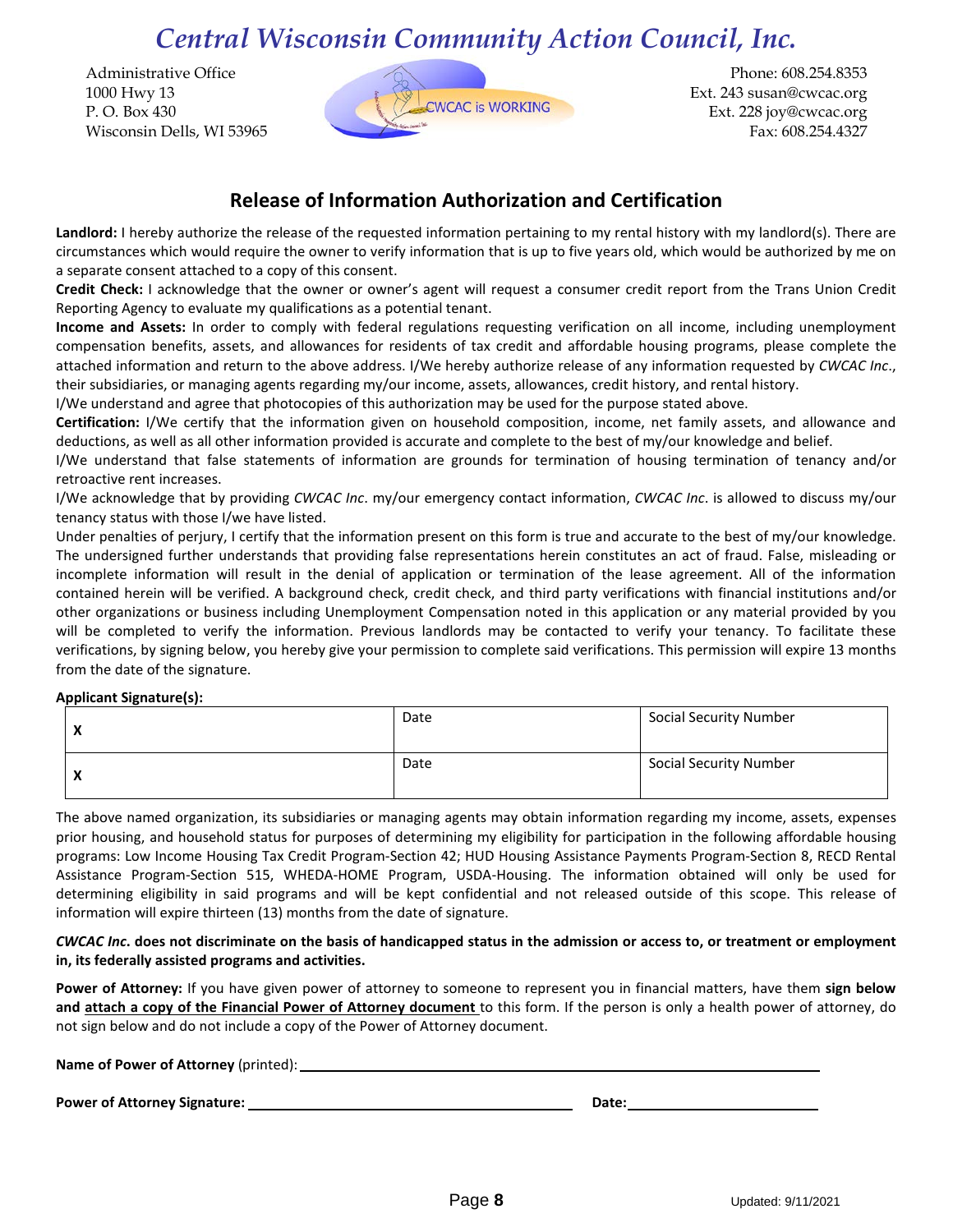Administrative Office 1000 Hwy 13 P. O. Box 430 Wisconsin Dells, WI 53965



Phone: 608.254.8353 Ext. 243 susan@cwcac.org Ext. 228 joy@cwcac.org Fax: 608.254.4327

# **STUDENT STATUS AFFIDAVIT**

**Must be completed by each household.**

| <b>Applicant/Resident:</b> |                                                           | Date:  |  |
|----------------------------|-----------------------------------------------------------|--------|--|
|                            | Property/Unit # Adams Friendship Gift of Years Apartments | Unit#: |  |

This rental community has received funding from a program, which does not generally allow occupancy by households comprised entirely of full-time students. The following information is requested as part of the household qualification process. Please mark the applicable item(s).

|    |              | Household contains at least one occupant who is not a student and has not been/will not be a<br>student for five months or more out of the current and/or upcoming calendar year (months |
|----|--------------|------------------------------------------------------------------------------------------------------------------------------------------------------------------------------------------|
|    |              | need to be consecutive).                                                                                                                                                                 |
| A. |              | If this item is checked, no further information is needed. Sign and date below.                                                                                                          |
| Β. |              | I anticipate enrolling as a student in the upcoming certification year.                                                                                                                  |
|    |              | I am a part-time student and expect to remain a part-time student in the upcoming                                                                                                        |
| C. |              | certification year.                                                                                                                                                                      |
| D. |              | I am a full-time student and offer the following explanation for eligibility consideration:                                                                                              |
|    | $\mathbf{1}$ | I am married and filing a joint federal tax return with my spouse.                                                                                                                       |
|    | 2.           | I am a single parent with a minor child (ren) and I am not dependent of someone else<br>NOR is my child (ren) a dependent of someone other than his/her parent.                          |
|    | 3.           | I receive Temporary Assistance for Needy Families (TANF) payments or other benefits<br>under Title IV of the Social Security Act (W2, MFIP, etc.).                                       |
|    | 4.           | I am enrolled in a job-training program receiving assistance under the Job Training<br>Partnership Act (JTPA) or other similar federal, state or local program.                          |
|    | 5.           | I or another student household member was previously under foster care within 5 years<br>of the effective date of this income certification.                                             |
|    | 6.           | There is a non-full time student living in the household including infants and children not<br>yet school age.                                                                           |
|    |              |                                                                                                                                                                                          |

Under penalty of perjury, I certify that the information presented in this affidavit is true and accurate to the best of my knowledge. The undersigned further understands that proving false representations herein constitutes an act of fraud. False, misleading or incomplete information may result in the termination of a lease agreement. I will provide proof of credit hours or other documentation that may require for each school term during my occupancy of a unit at this rental community.

**Applicant/Resident Signature Date**

**Owner Representative and the set of the set of the set of the set of the set of the set of the set of the set of the set of the set of the set of the set of the set of the set of the set of the set of the set of the set o**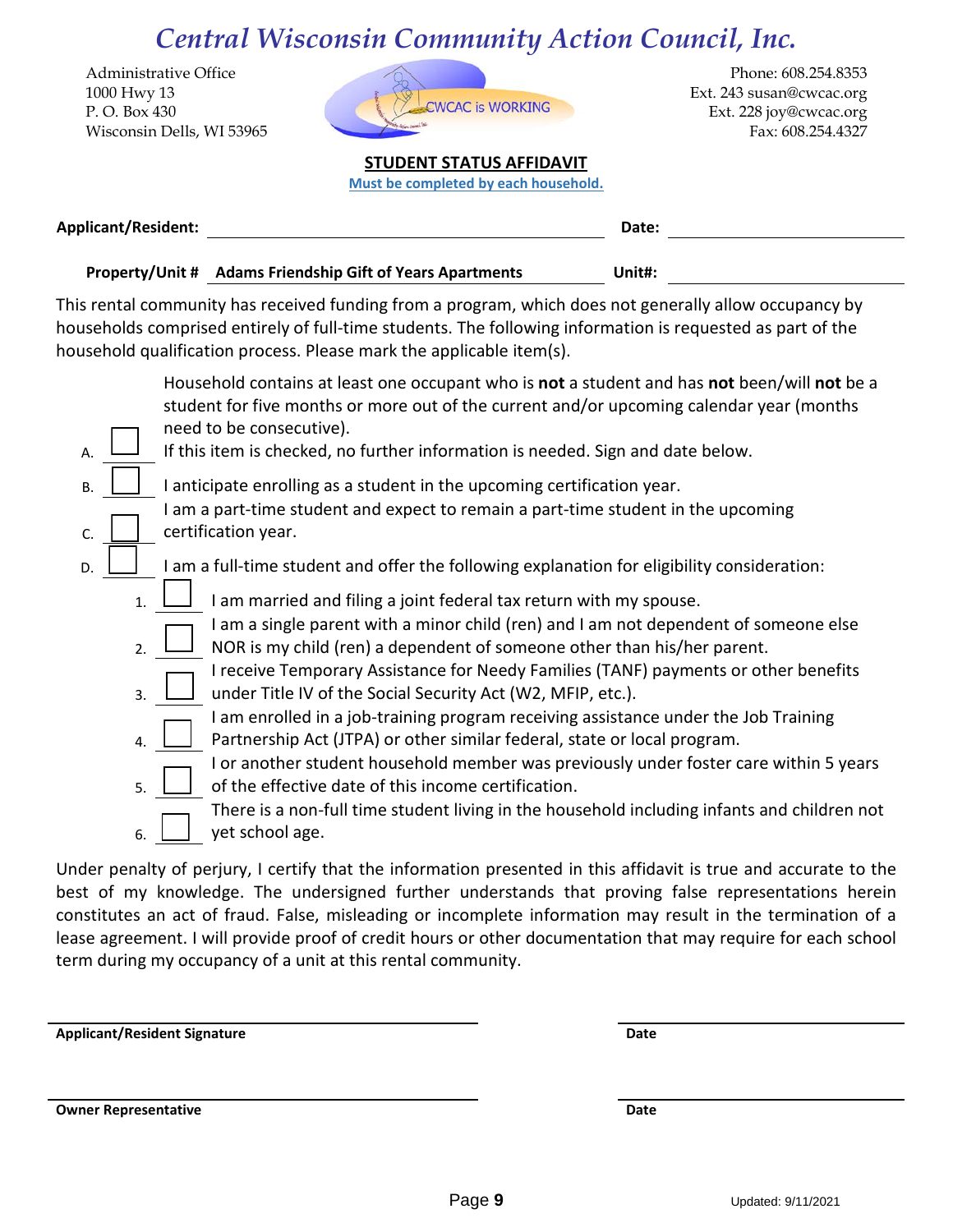Administrative Office 1000 Hwy 13 P. O. Box 430 Wisconsin Dells, WI 53965



Phone: 608.254.8353 Ext. 243 susan@cwcac.org Ext. 228 joy@cwcac.org Fax: 608.254.4327

## **Non-Employment Affidavit**

Our apartment community provides affordable housing under Section 42 of the Internal Revenue Code. Households are required to disclose their employment status and future intentions for purposes of determining income eligibility. **The U.S. Government requires the following:**

- All questions must be answered or, if information must be changed, strike-through and initial change.
- If a question does not apply, put "N/A". Signature and date of person completing this form is required.
- If uncertain, use best available information.

## **Check Statement 1, Statement 2, or Statement 3:**

- **1.** I am permanently retired.
	- **2**. I am currently unemployed and I do not intend to become employed in the next 12 months\*, due to
	- **\*If you checked Statement 2, check either a, b, or c below:**
		- **a.** I am currently receiving unemployment benefits.
		- **b.** I am currently receiving, but do not anticipate receiving, unemployment benefits.
		- **c.** I am not currently receiving, and do not anticipate receiving, unemployment benefits.

**3.** I am not currently employed but I am seeking to be employed within the next 12 months.

By signing below, I certify the above representations to be true as of the date shown below. I further understand and agree that any misrepresentation herein will be considered a material breach of my lease agreement and could lead to eviction, financial and other penalties. Prior to move in, I will notify management of any changes to these circumstances.

Signature Date Date of the Date of the Date of the Date of the Date of the Date of the Date of the Date of the Date of the Date of the Date of the Date of the Date of the Date of the Date of the Date of the Date of the Dat

# **Non-Employment Affidavit**

Our apartment community provides affordable housing under Section 42 of the Internal Revenue Code. Households are required to disclose their employment status and future intentions for purposes of determining income eligibility. **The U.S. Government requires the following:**

- All questions must be answered or, if information must be changed, strike-through and initial change.
- If a question does not apply, put "N/A". Signature and date of person completing this form is required.
- If uncertain, use best available information.

# **Check Statement 1, Statement 2, or Statement 3:**

**1.** I am permanently retired.

**2**. I am currently unemployed and I do not intend to become employed in the next 12 months\*, due to

- **\*If you checked Statement 2, check either a, b, or c below:**
	- **a.** I am currently receiving unemployment benefits.

**b.** I am currently receiving, but do not anticipate receiving, unemployment benefits.

**c.** I am not currently receiving, and do not anticipate receiving, unemployment benefits.

**3.** I am not currently employed but I am seeking to be employed within the next 12 months.

By signing below, I certify the above representations to be true as of the date shown below. I further understand and agree that any misrepresentation herein will be considered a material breach of my lease agreement and could lead to eviction, financial and other penalties. Prior to move in, I will notify management of any changes to these circumstances.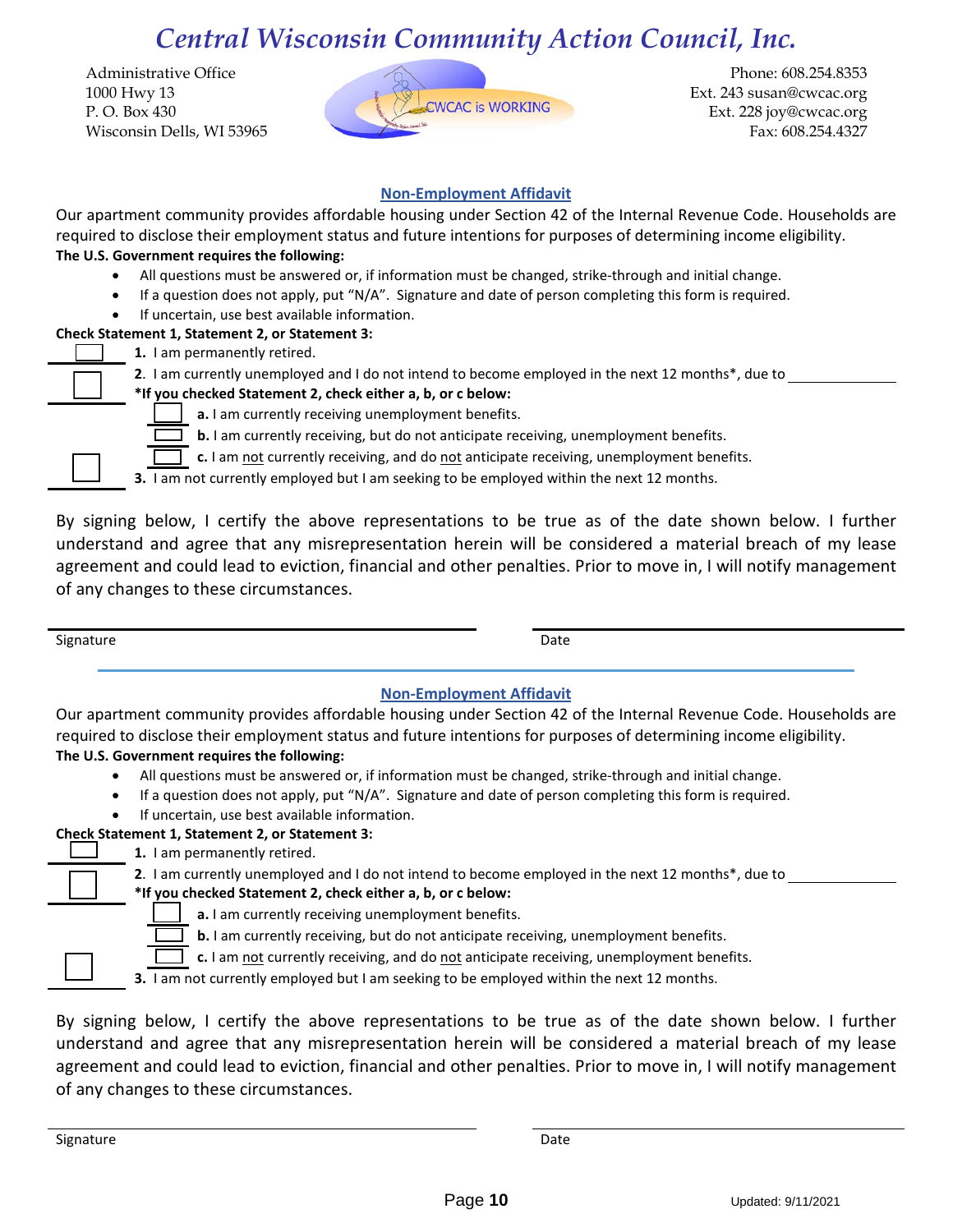Office of Housing

AF Gift of Years Apts

| Name of Property                          | Project No. | <b>Address of Property</b>           |
|-------------------------------------------|-------------|--------------------------------------|
| Central WI Community Action Council, Inc. |             | Section 42-LIHTC                     |
| Name of Owner/Managing Agent              |             | Type of Assistance or Program Title: |

**Name of Head of Household Name of Household Member**

**Date** (mm/dd/yyyy)**:**

| <b>Ethnic Categories*</b>                 | <b>Select</b><br>One                      |
|-------------------------------------------|-------------------------------------------|
| Hispanic or Latino                        |                                           |
| Not-Hispanic or Latino                    |                                           |
| <b>Racial Categories*</b>                 | <b>Select</b><br>All that<br><b>Apply</b> |
| American Indian or Alaska Native          |                                           |
| Asian                                     |                                           |
| <b>Black or African American</b>          |                                           |
| Native Hawaiian or Other Pacific Islander |                                           |
| White                                     |                                           |
| Other                                     |                                           |

**\*Definitions of these categories may be found on the reverse side.**

#### **There is no penalty for persons who do not complete the form.**

#### **Signature Date**

**Public reporting burden** for this collection is estimated to average 10 minutes per response, including the time for reviewing instructions, searching existing data sources, gathering and maintaining the data needed, and completing and reviewing the collection of information. This information is required to obtain benefits and voluntary. HUD may not collect this information, and you are not required to complete this form, unless it displays a currently valid OMB control number.

This information is authorized by the U.S. Housing Act of 1937 as amended, the Housing and Urban Rural Recovery Act of 1983 and Housing and Community Development Technical Amendments of 1984. This information is needed to be incompliance with OMB-mandated changes to Ethnicity and Race categories for recording the 50059 Data Requirements to HUD. Owners/agents must offer the opportunity to the head and co- head of each household to "self certify' during the application interview or lease signing. In-place tenants must complete the format as part of their next interim or annual re-certification. This process will allow the owner/agent to collect the needed information on all members of the household. Completed documents should be stapled together for each household and placed in the household's file. Parents or guardians are to complete the self-certification for children under the age of 18. Once system development funds are provide and the appropriate system upgrades have been implemented, owners/agents will be required to report the race and ethnicity data electronically to the TRACS (Tenant Rental Assistance Certification System). This information is considered non-sensitive and does no require any special protection.